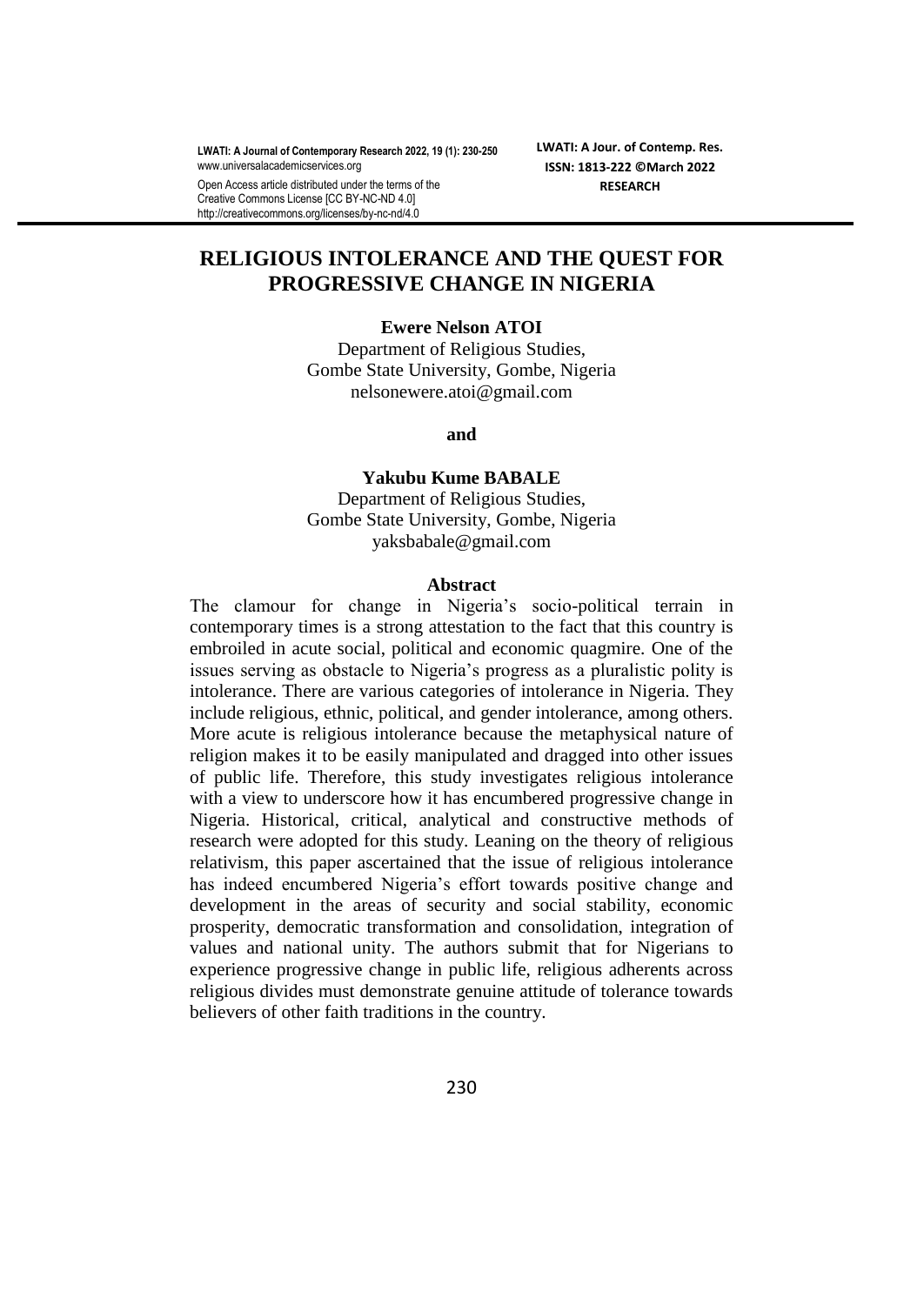http://creativecommons.org/licenses/by-nc-nd/4.0

**Keywords:** Pluralistic Polity, Religious Intolerance, Progressive Change, Public Life, Nigeria

### **Introduction**

Nigeria as a multi-religious and multi-cultural polity is today confronted with myriad social, political and economic challenges, such as religious conflicts, electoral violence, insurgency, human and food insecurity, epidemic diseases, systemic corruption, mass unemployment, and youth restiveness, among others. The clamour for change in Nigeria's sociopolitical terrain in contemporary times is a strong attestation to the fact that this country is embroiled in acute social, political and economic quagmire. The focal point of issues characterising Nigeria"s pluralistic polity is the problem of intolerance. In contemporary Nigeria, intolerance has religious, ethnic, political, and gender dimensions, among others. More acute is the religious dimension because of the metaphysical nature of religious beliefs. Basically, religious intolerance is simply a preconceived and unreasoned notion of religious beliefs and practices which often lead adherents of a particular religion to antagonise their religious neighbours in a multi-faith society. It is pertinent to note that religious intolerance has increasingly confronts adherents of different faith traditions who have friendly disposition and genuine desire for peaceful co-existence with their religious neighbours in Nigeria"s pluralistic polity.

It is imperative to state that the religious dimension of intolerance seems to have heated up the polity and contributed immensely to the numerous problems bedeviling the Nigerian state, because religious belief by its very nature can be easily manipulated by the major players in the Nigerian public sphere. Religious intolerance, no doubt has crept into the socio-political and economic space of the Nigerian society. In fact, there is no gainsaying that it has eaten deep into the fabric of the Nigerian state in contemporary times because its manifestation is noticeable in nearly every strata of the country"s public life. Interreligious and socio-political relationships in Nigeria have been soiled with severe religious antagonism, hatred and suspicion because of the issue of religious claims and intolerant attitude of adherents of Islam and Christianity toward other faith traditions. The determination of these two major religious traditions to promote and market their monotheistic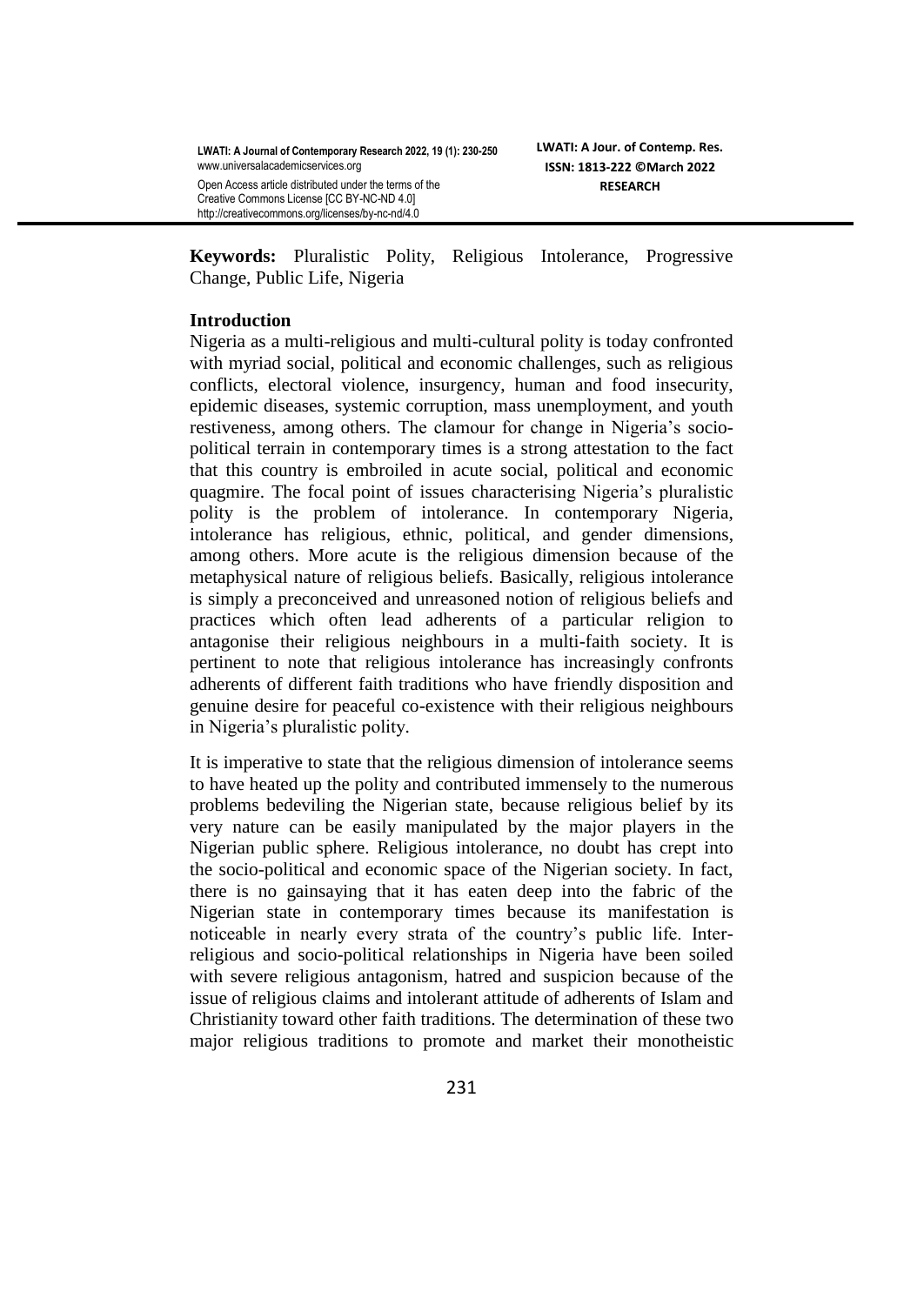ideology in public life has made the matter worse. Little wonder Mamdani asserts that:

Islam and Christianity have in common a deeply messianic orientation, a sense of mission to civilize the world. Each is convinced that it possesses the sole truth, that the world beyond is a sea of ignorance that needs to be redeemed. In the modern age, this kind of conviction goes beyond the religious to the secular, beyond the domain of doctrine to that of politics… (2000, 768).

Similarly, Manus (2006) posits that the place and role of religion and politics must be seen in the light of the socio-political and economic environment in which Islam and Christianity aggressively compete as missionary religions in Nigeria. Falola (2008) contends that in countries where Islam and Christianity compete as the case of Sudan and Nigeria, the problem of stability and identity have been compounded by rivalries for religious ascendancy resulting in the desire for religious contest or even the turning of the state into a theocracy and imposition of religious ideology. It is apposite to state here that religious intolerance is a force that has packaged the thought pattern of many Nigerian Muslims and Christians not to think outside what they believe in, and anything that appears to contradict their belief systems, they tend to oppose vehemently. Consequently, this has been a major source of social turbulence and violent conflicts among adherents of Christianity and Islam in Nigeria (Lenshie and Inalegwu 2014). Religious intolerance has continued to pose serious threat to peaceful co-existence of adherents of the various faith traditions in Nigeria, especially this period that weapons of mass destruction are readily available in the hands of extremists. In this regard, Gofwen (2004) asserts that religious intolerance has been identified as the major source of religious violent conflict in all societies on the surface of the earth, and permeating all forms of human civilisations, with attendant destructive tendencies. It is pertinent to state at this juncture that this problem of religious intolerance has continued to polarize Nigerian citizens along two major opposing camps, creating the cliché of "we versus them" with hatred and violent tendencies toward each other.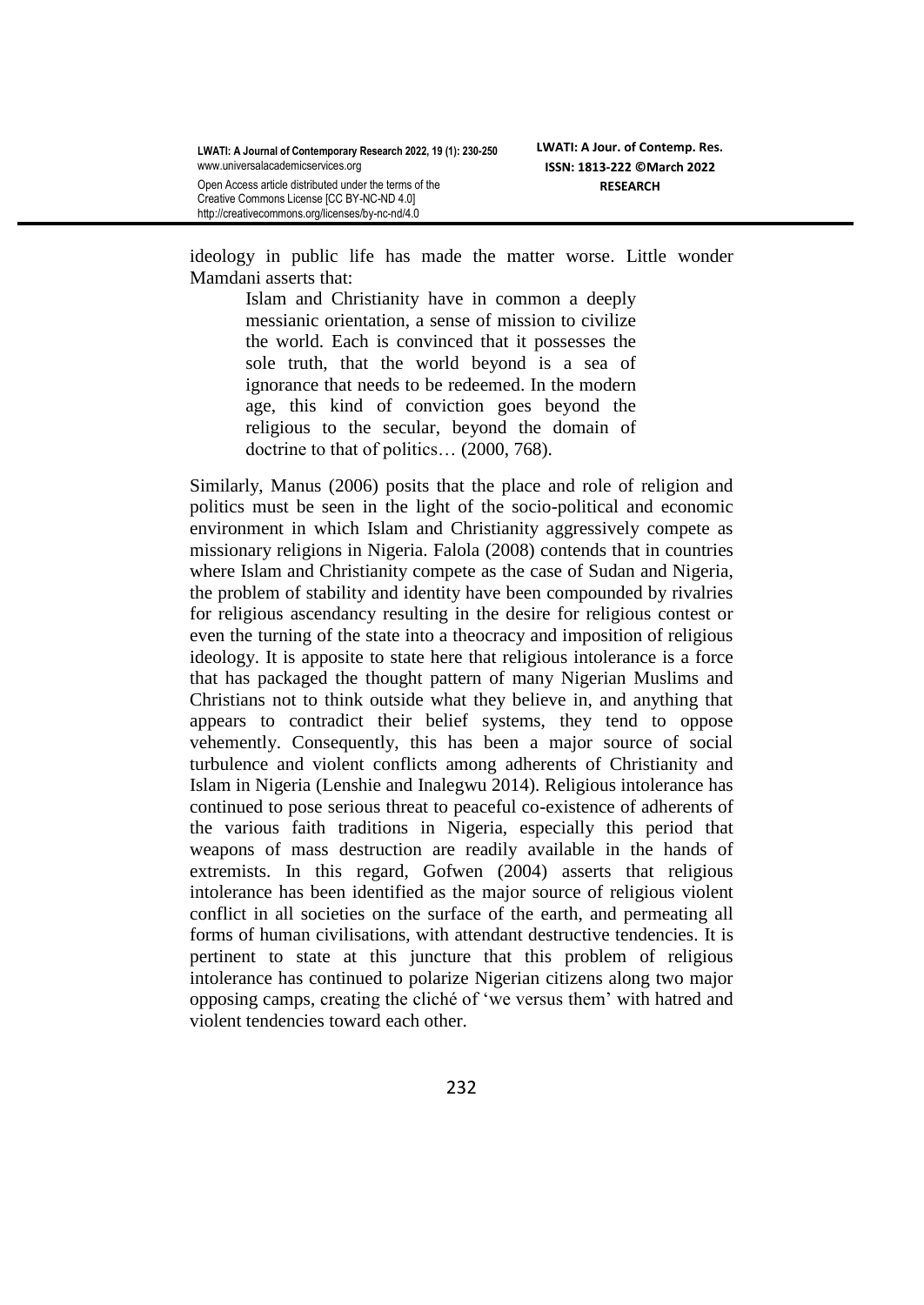This essay therefore, investigates religious intolerance with a view to underscore how it has encumbered progressive change and advocates a philosophy for addressing the issue in the Nigerian public sphere. This study being a socio-religious research which has socio-political and economic implications, adopted the historical, critical, analytical and constructive methods of research to achieve the above set objective.

### **Theoretical Background: Religious Relativism**

This study is anchored on the theory of religious relativism. The relativist religious philosophy emphasizes the equality of all religious traditions and the need for tolerance and empathy among religious adherents in a multi-faith milieu. The motivation behind this philosophy is premised on the fact that all beliefs are proportionate to particular circumstances and as such, no belief can claim to be universally valid. This is so because beliefs are coloured by individual culture and worldviews. The criterion set out by most religionists to authenticate religious truth is only relative to individual cultural heritage and worldviews. There are no generally agreed standards for ascertaining the truth of religious beliefs (Kirk 2004). The relativists approach either takes the form of all religious faiths as relative truths, which are thus equal or specific religious belief being right and appropriate for certain individuals or group. For example, Christianity may be right for Christians and Islam right for Muslims, but there is no ultimate religion for everybody in the universe. According to the relativists, all religious faiths are equal because they all arise from one object of religious veneration (God), which the native culture then colours (Netland 1987; Atoi 2018).

The equality of faiths espoused by the proponents of relativism is clearly seen in the perennial philosophy postulated by Schuon in 1975 and the commonality of faith expressed by W.C. Smith in 1976 (Netland 1987). However, Joseph Runzo is perhaps the most prominent advocate of relativism. Runzo presented a version of religious relativism which he calls "heno fideism" – derived from the Greek word *heno* which means one and the Latin term *fide* meaning *faith*, whereby the correctness of a religion is relative to the worldview of its community of adherents (Meister 2009). In this light, it is understood that a person"s worldview determines how one understands and experiences the Ultimate Reality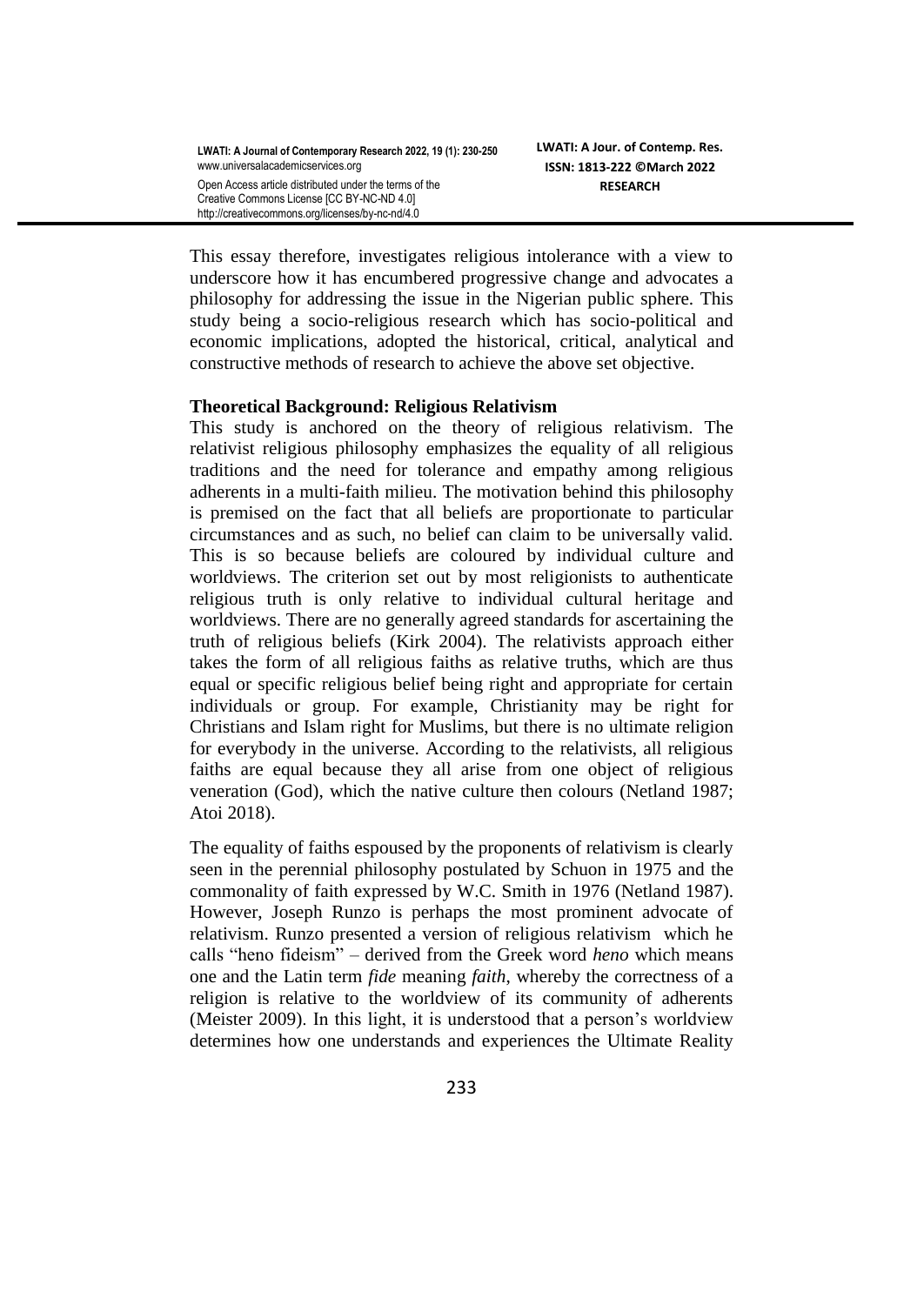(Atoi 2018). Additionally, corresponding to differences of worldview, there are mutually incompatible, yet individually adequate sets of conceptual-schema-relative truths. In other words, the truth and authenticity of a religion is determined by its adequacy to correspond appropriately to the worldview or cultural background of which it is a part (Meister 2009). The relativist religious philosophy discourages absolute claim to truth by a particular group of religious believers at the expense of others groups of believers in a multi-faith polity. Hence, relativists contend that tolerance should naturally be the guiding principle of religious practices in a multi-religious environment. Quintessentially, tolerance is regarded as the utmost importance in the ambience of relativism (Neill 1984). It is imperative to state at this point that the relativists" advocacy is a very good approach for addressing the phenomenon of religious intolerance in public life in any multi-faith polity the world over. This is the reason why religious relativism is adopted as the theoretical background for this study, which essentially focuses on the question of religious intolerance in Nigeria"s public space.

### **X-Ray of Religious Intolerance in Nigeria**

Religious intolerance in Nigeria is a foreign missionaries' legacy. The emergence of the two missionary religions (Islam and Christianity) in Nigeria ushered in intolerance and antagonism into the socio-religious landscape of the various communities that constitute the Nigerian state (Atoi 2016; Atoi 2019). According to Uzoma (2004), the advent of Islam and Christianity brought religious antagonism and social upheaval into Nigeria. This unpleasant religious development in Nigeria was set in motion when the foreign missionaries started describing the religious thought forms of the African people with derogatory terminologies such as primitive, savage, paganism, heathenism, idolatry, fetishism, among others. In the light of the foregoing, adherents of Christianity and Islam demonised the African religious thought patterns, which culminated into the destruction and burning of the sacred vessels, vestments, altars and shrines of the practitioners of African indigenous religion (Atoi 2019; Atoi et al 2019). Commenting on this unpleasant religious development, Idowu (1973) contends that it is wrong to speak of the religion of any living people with such derogatory terminologies. He further argues that it is not only inappropriate but also offensive to describe African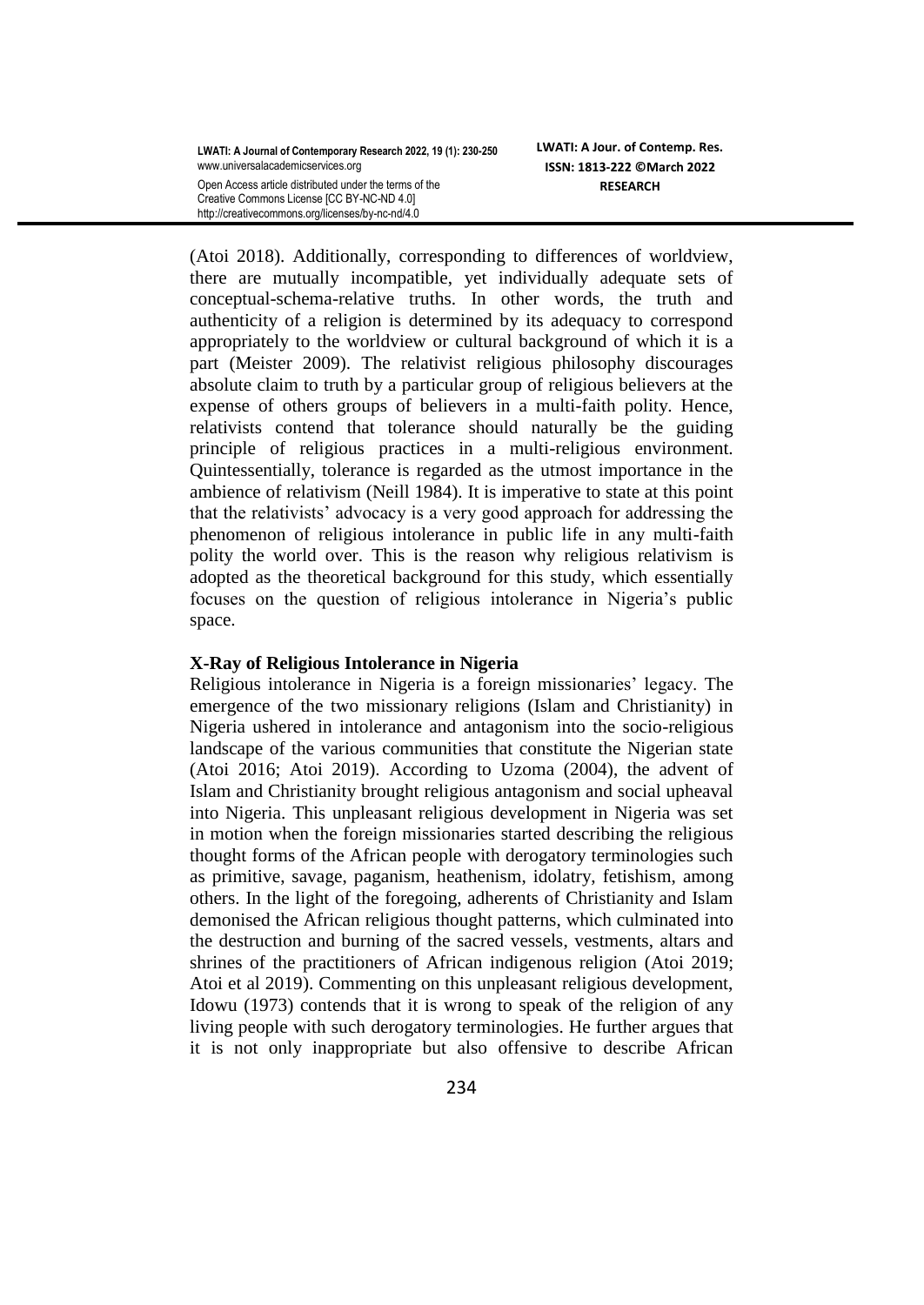religious belief system in such manner. In a related manner, Ubrurhe (2000) observes that Christians and Muslims are contemptuous of African traditional religious beliefs and practices since they have developed the habit of destroying the images and symbols of African indigenous religion.

It is imperative to state that religious intolerance in Nigeria occurs both at inter and intra faith levels. That is, between one religious tradition and another, and between sects or denominations within the same religion. According to Ubrurhe (2000), Christian denominations and sects have often derided each other through songs, indoctrination of members and emphasis on their weakness. The history of Christianity in Urhoboland indicates that Catholicism that came later to the area condemned the doctrines of the Anglican Church. The rivalry between Catholic and protestant missionaries among the Igbo from 1857-1914 had negative effects which produced religious intolerance. A new twist was added to the occurrence of religious intolerance within the Nigerian Christian Churches with the emergence of neo-Pentecostalism. The neo-Pentecostal churches are characterised by their radical approach to Christian doctrines. They are more militant in their evangelistic and proselytizing movements, particularly with respect to their aggressive style of witnessing and their intolerant approach to all those they classified as "unbelievers." It is pertinent to note that in Islam, the case is not different. Many fundamentalist sects have also sprung up among the Muslims, and these Islamic sects are in most cases intolerant of other Islamic groups as well (Uzoma 2004). The intolerant attitude between the Islamic fundamentalists and the orthodox stained their relationship. Thus, in the 1980s, the Maitatsine Muslim sect waged war against other Muslims whom they considered as unbelievers (Ubrurhe 2000). The Maitatsine was an Islamic fundamentalist sect that was very intolerant of other religious groups in the country, especially in the ancient city of Kano, in the 1980s. The leader of this Islamic group, Muhammadu Marwa was a radical Qur"anic teacher and preacher. He was very forceful, persuasive, charismatic and radical in his approach to Islamic doctrines. Marwa rebelled against many popular opinions among Kano Islamic circles, denouncing certain parts of the Holy Qur"an and even criticising Prophet Muhammad. He was opposed to most aspects of modernization and to all Western influences. He decried such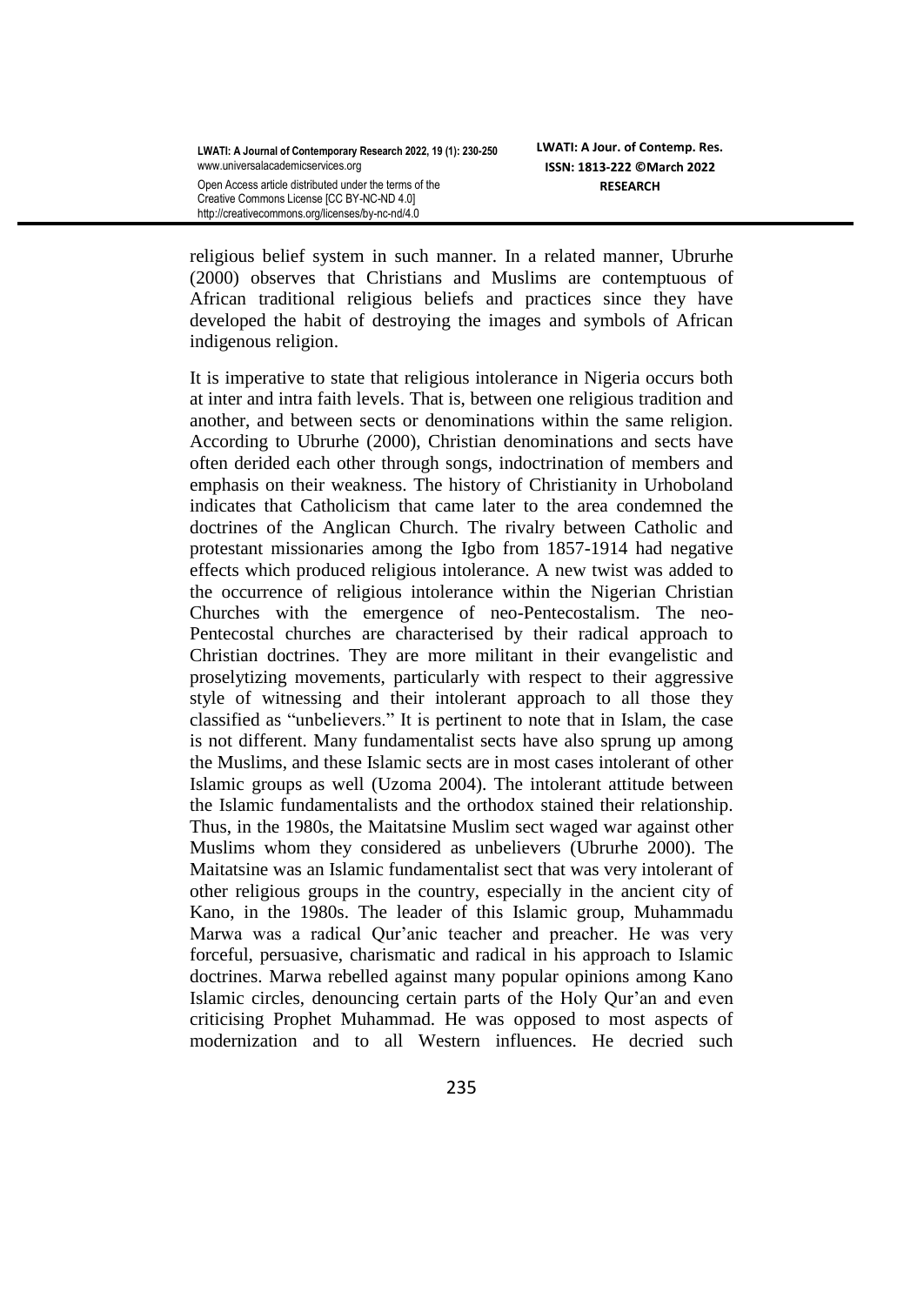technological commonplace as radios, wristwatches, automobiles, motorcycles, and even bicycles. Those who use these items or who read books other than the Holy Qur'an were regarded as hell-bound 'pagans' (Falola 1998).

Moreover, there have been series of reported cases of religious intolerance in Nigeria's tertiary institutions since 1980s. Remarkable among them is the violent clash between Christian and Muslim students in Kafanchan. Kukah (1993) points out that the issue which started among Muslim and Christian students of College of Education, Kafanchan, Kaduna state, on 6th march, 1987, as a little misunderstanding, escalated into large-scale destruction of lives and property and went beyond the four walls of the institution to other parts of the country. This was allegedly caused by a Christian preacher, who purportedly used verses from the Qur"an to delegitimize Islam, while justifying the exclusive existence of salvation within the ambience of Christianity (Gofwen 2004).

The sharia conundrum is another issue that has generated so much religious intolerance in Nigeria since the topic was raised in the Constituent Assembly (C.A.) of 1978. The re-introduction of the sharia into the socio-political landscape of the Nigerian state by some northern state governors starting from Zamfara State in 1999, to regulate the social conduct of citizens has heightened the level of intolerance in the country. Gellar (2007) observes that in the predominantly Muslim states in Northern Nigeria, containing Christians and adherents of African traditional religion, movement towards adopting an extreme majority model imposing sharia law on all citizens has been a major source of growing inter-religious conflicts in the country.

The newest form of religious intolerance in Nigeria is the activities of Boko Haram Islamic fundamentalist sect that is currently threatening the co-operate existence of the Nigerian state. This sect has demonstrated high level of intolerance in the country by unleashing terror on both Muslims and non-Muslims alike. According to Onuoha (2010), the group seeks political and religious reform within the Nigerian state, specifically, the adoption of the Sharia law with beliefs based on the practice of Orthodox Islam. The sect has been so vocal in questioning the secular arrangement of the Nigerian society in favour of full sharia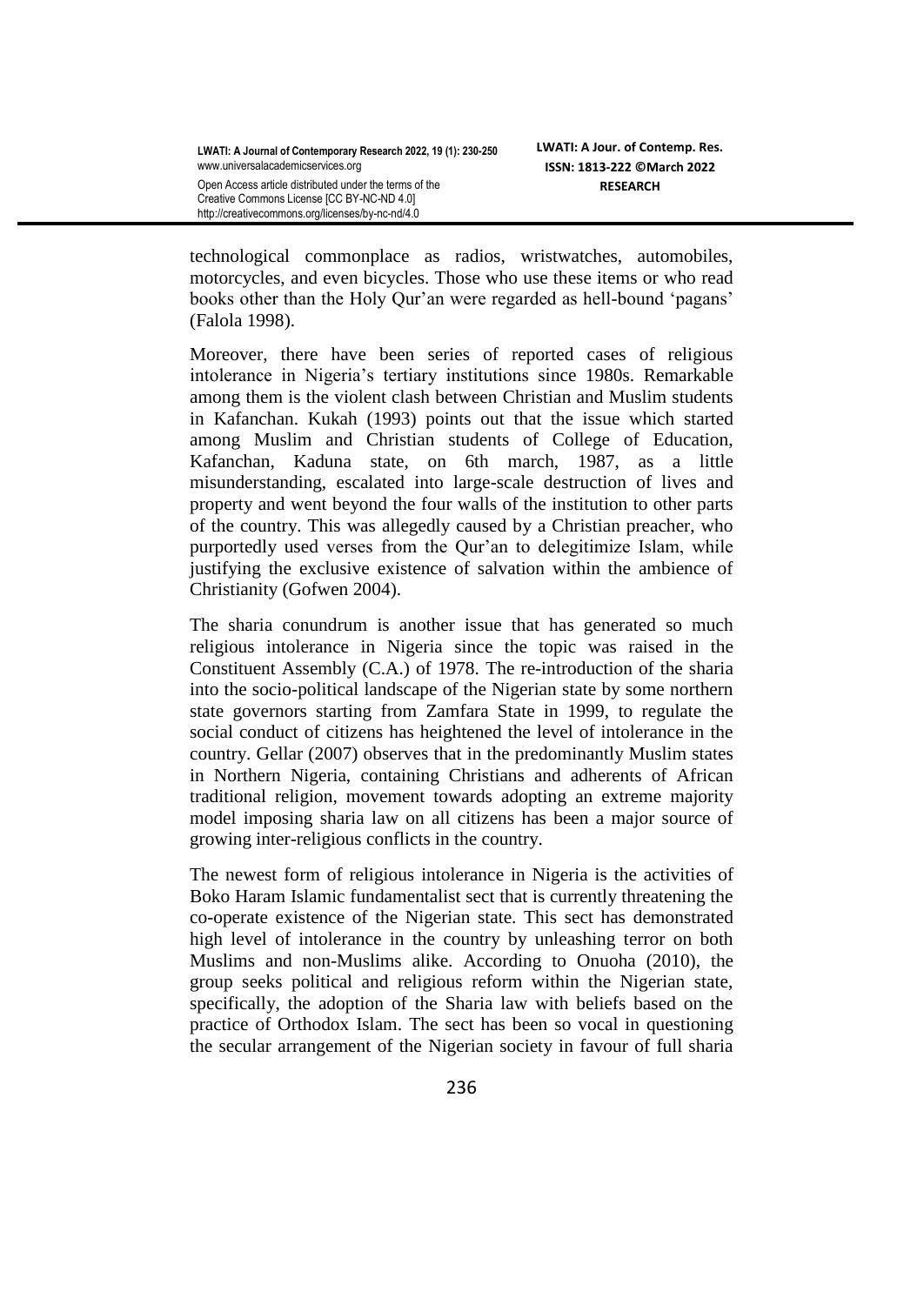implementation, and has a very strong hatred for secular education and government establishment (Alkali et al 2012).

## **Religious Intolerance as Encumbrance to Progressive Change in Nigeria**

The contemporary religious situation in Nigeria has left us no option but to consider the thesis of those who describe religion as a double-edge sword that can mar or make any given society. Howbeit, a careful scrutiny of the phenomenon called religion shows that in itself, it is not a double-edge sword because the transcendental reality, which is the object of religious veneration in all the major world religions, is a single transcendental figure that transcends the entire cosmos. In this light, religion can only be described with the appellation "a double-edge sword" when viewed against the background of religious intolerance, which has become pervasive in most pluralistic polity the world over. It must be admitted that religious intolerance has negatively affected the Nigerian society. In fact, the phenomenon has encumbered the country"s effort towards positive change and development in the areas of security and social stability, socio-economic prosperity, democratic transformation and consolidation, integration of values and national unity, among others.

Evidences abound that insecurity and social instability emanating from intolerance has created so much problems in the Nigerian social space to the extent that it has continued to hinder all efforts channel toward meaningful growth and development in the country"s national life. A very good case in point is the Boko Haram enigma, which has continued to overwhelm the Nigerian security agencies since 2009 when it came to the front banner of Nigeria"s public sphere. According to Adesoji:

> The outbreak of the Boko Haram uprising in Nigeria in July 2009 marked yet another phase in the recurring pattern that violent uprisings, riots and disturbances have become in Nigeria. Given the heterogeneous nature of Nigerian society and the religious sensitivity of Nigerians, the situation could perhaps not have been different. But what is alarming is the forceful attempt by Islamic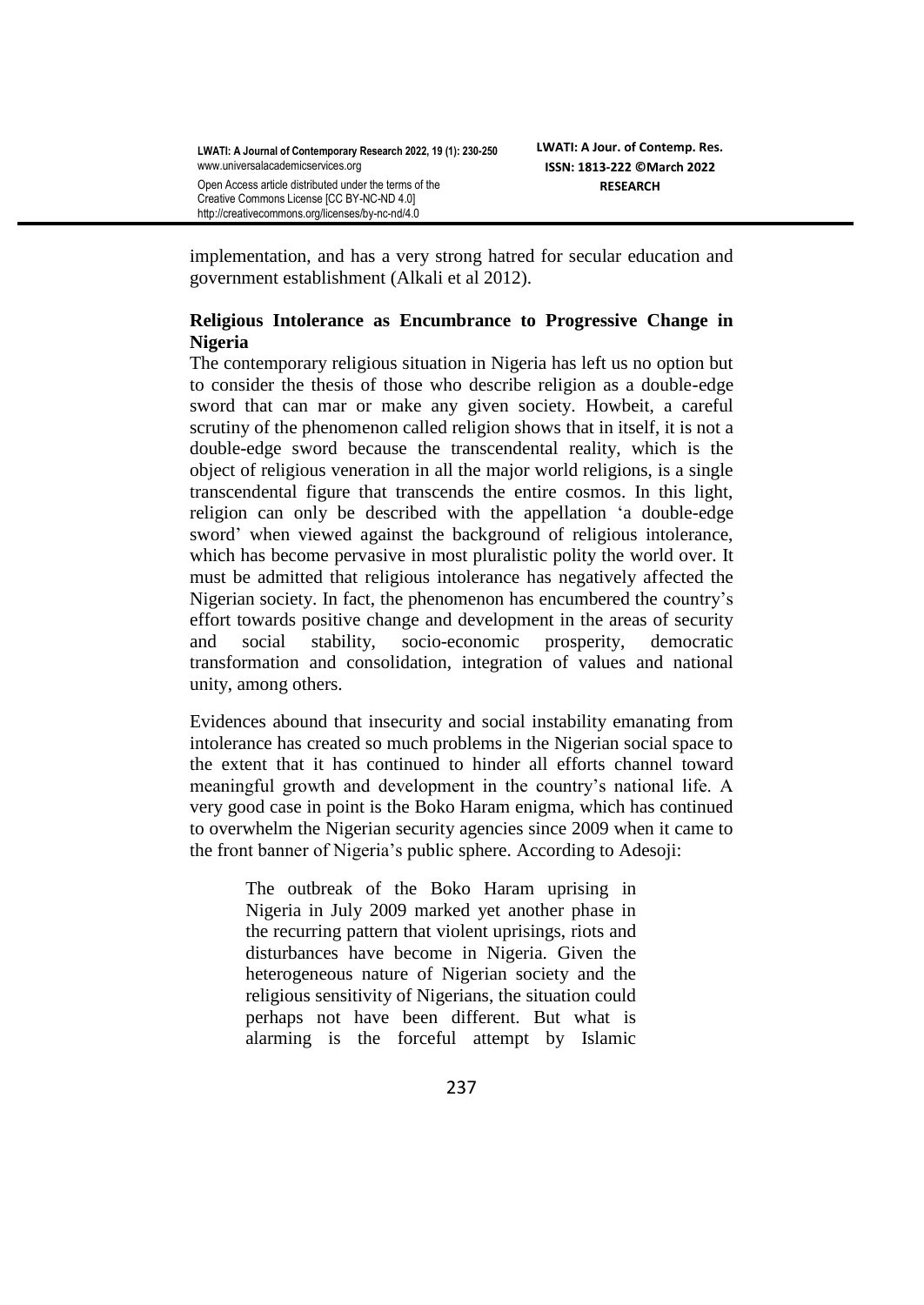Creative Commons License [CC BY-NC-ND 4.0] http://creativecommons.org/licenses/by-nc-nd/4.0

fundamentalists to impose a religious ideology on a constitutionally recognized secular society (2010, 96).

This group threatens Nigeria"s sovereignty, territorial integrity, peace and stability by targeting symbols of authority within Nigeria as well as committing a broad range of violent crimes such as robberies, kidnapping, raping, intimidation, molestation, detonation of bombs and other acts of vandalism (Nmah 2012). The intolerant attitudes of most religious fundamentalists and fanatics in Nigeria have led to widespread cold-blooded terrorism and virulent ideological struggle, which has continually threatened social stability and public order. Social insecurity and instability has become so alarming in present day Nigeria to the point that there is no more suitable word to describe the situation but to say that the country is experiencing the most turbulent time in history (Atoi 2013). This is a period in Nigerian history when social stability has given way to violent conflict and unfavourable ideological battle.

This country has continued to witness endemic destruction of lives and property in contemporary times as a result of religion motivated violence. In this light, one has no option but to ask some pertinent questions: Is the God religious fundamentalists claimed to be fighting for actually the author of peace? If the answer is in the affirmative, why has anarchy and insecurity become colossal in the Nigerian social space in the name of religion? Why have some followers of religion of peace become so violent to the point that they show very little or no respect for the dignity and sanctity of human life? On the other hand, can it be said that the God of peace has denounced his title and opted for a new title such as the author of violence, and gave his adherents a new mission of causing violence and social unrest in the Nigerian public space? When these poised questions are logically scrutinized, it becomes obvious that something has gone wrong somewhere in matters of religious beliefs and practices in Nigeria and beyond.

Another area that have suffered serious setback due to conflicts emanating from religious intolerance in Nigeria is the economic life of the country. Religious violence and insecurity resulting from intolerance have continued to hinder the economic prosperity of the Nigerian state.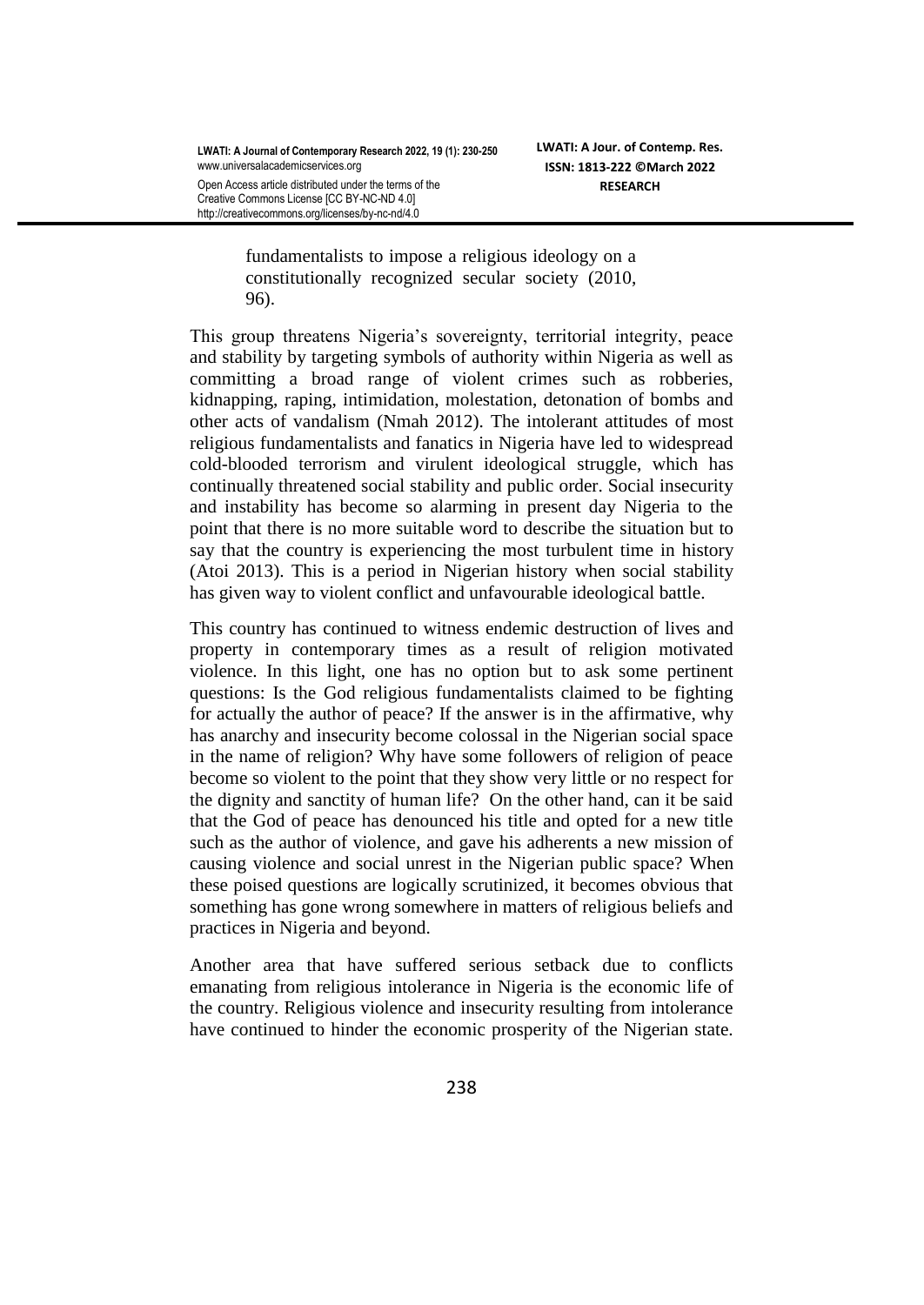**LWATI: A Journal of Contemporary Research 2022, 19 (1): 230-250** www.universalacademicservices.org Open Access article distributed under the terms of the Creative Commons License [CC BY-NC-ND 4.0] http://creativecommons.org/licenses/by-nc-nd/4.0

**LWATI: A Jour. of Contemp. Res. ISSN: 1813-222 ©March 2022 RESEARCH**

The various activities of religious fundamentalists and insurgents have continued to rob off negatively on economic and business activities in most parts of the country, especially the northern part of Nigeria. It is imperative to note that most parts of the northeast that are mostly affected by the activities of religious bigots and terrorists are agrarian communities whose agricultural products are transported to other parts of Nigeria for sale and consumption. Hence, most economic and business activities in many parts of the country have been badly affected due to the fact that many traders and farmers have fled from their places of business and farms due to act of terrorism orchestrated by religious bigots. Many shops have been looted and agricultural farmlands destroyed by religious fanatics and insurgents who are bent on destroying everything belonging to everyone that refuses to accept their religious ideology. Some traders and farmers who summoned courage to continue doing their trading and farming were slaughtered in their shops and farmlands. A very good case in point is the killing of more than 43 farmers at Zabarmari, Borno state (BBC News, 29 November, 2020). Moreover, both local and foreign investors are afraid to invest in many parts of the country that is experiencing religious violence because no investor will want to locate his/her investment in a violent prone area where it would be destroyed or looted. The activities of religious bigots and insurgents no doubt have drastically reduced income and gross domestic product accruing to the nation, thereby affecting the economic growth and development of the Nigerian state.

One other area where religious intolerance has manifested greatly in Nigeria"s national life is the country"s democratic governance. Nigerian citizens have always desired positive changes that will lead to drastic transformation and consolidation of the country"s democratic enterprise since the return of the Nigerian state to civil rule in 1999. However, such desire is yet to metamorphous into reality, because so many religious fanatics have allowed religious intolerance and sentiment to becloud their sense of reasoning, especially during electioneering. This situation and other similar ones have called to question the authenticity of the Nigeria"s democratic culture. Little wonder, Ogundiya (2010) contends that the Nigerian press should stop drumming into our ears that Nigeria is a democratic country. He states categorically that neither during colonial rule nor since independence has Nigeria being a democratic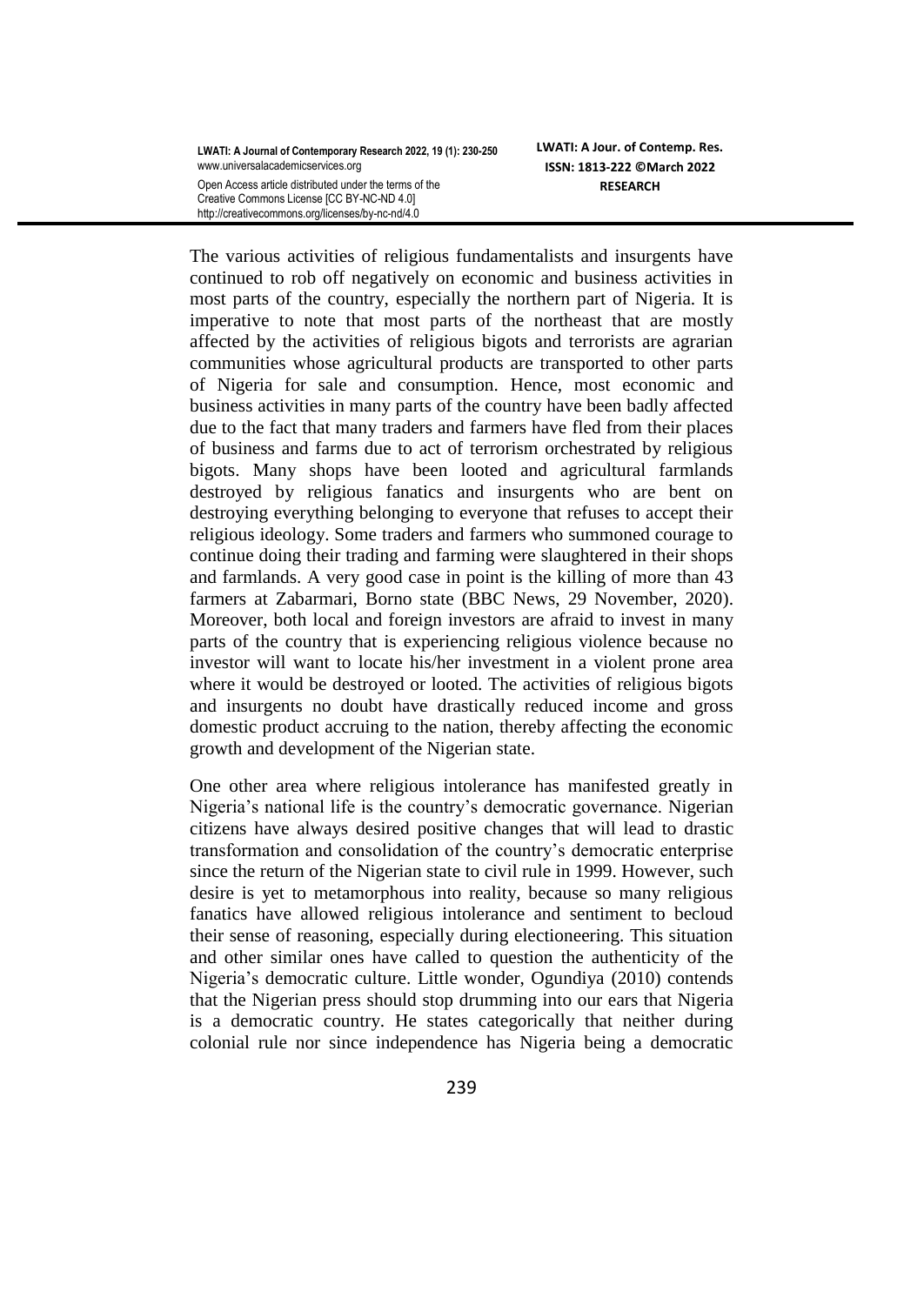http://creativecommons.org/licenses/by-nc-nd/4.0

country. This submission was made by Ogundiya based on his believe that what we have today in Nigeria is a democracy without social, economic and political development. It must be said that every rational mind that has peruse the Nigerian political history and observed the large scale underdevelopment in the country's socio-political and economic space will have no choice but to share the sentiment of Ogundiya.

Reflecting on the issue of religious intolerance and violence in Nigeria's democratic governance, Nwaka (2012) observes that the expectation of a peaceful and stable Nigeria with a democratic experimentation was dashed when at the down of the 21st century democratization, the country began to witness a resurgence of violent uprising particularly of religious character. It is pertinent to state that the Nigerian state is witnessing increasing religionisation of politics and politicization of religion due to the resolve of some political elite to use religion as a vehicle to facilitate their political agenda. Odeh (2010) citing Kukah, argues that Nigeria had barely settled down to enjoy the fruits of its return to democratic rule when Alhaji Ahmed Sani Yerima of Zamfara State, announced that his state would formally adopt Sharia as its state law. The declaration opened the door of anxiety for the non-Muslim population in the country and the international community. The anxiety arose as people began to question the constitutional powers of the states involved to enact such laws. Citing international IDEA, Nwaka made the following observation:

> The transition to democratic rule in Nigeria was followed by a resurgence of sharia question in the country. Some states in northern Nigeria adopted the sharia legal system in the wake of the fourth republic. This generated tension between Christians and Muslims particularly in the north. The basis of the tension was fear among Christians that the sharia would be made to apply to non-Muslims. The assurances from northern governors that sharia would be strictly for Muslims were denounced by Christians. Consequently, the sharia issue pitted Christians and Muslims against one another. The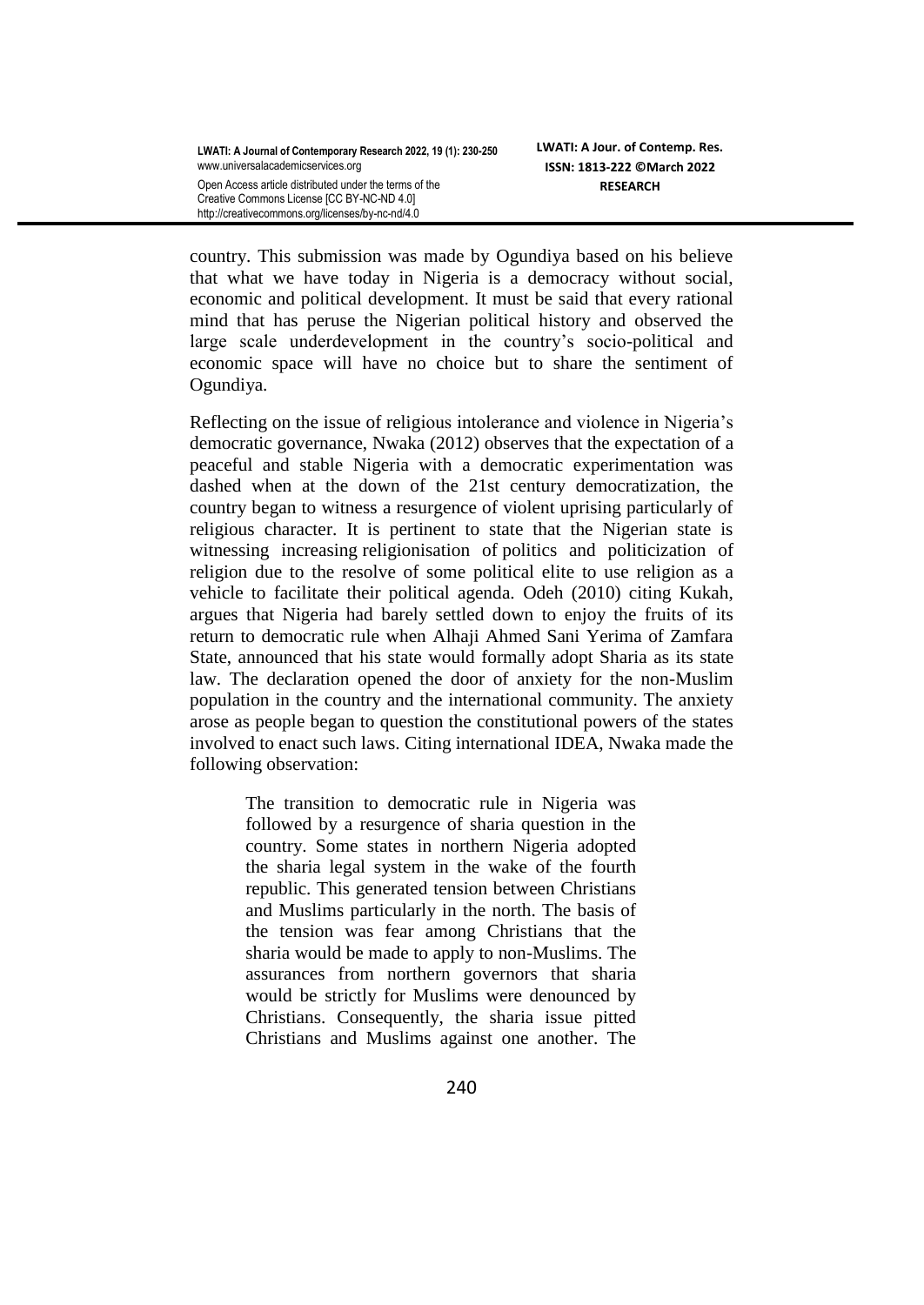http://creativecommons.org/licenses/by-nc-nd/4.0

plan by the Kaduna State House of Assembly to pass the sharia bill into law received a Christian peaceful mass protest, which resulted into bloody clashes that claimed hundreds of lives on 21st and 22nd February 2000 (2012, 130-131).

Sharia has become a problematic issue that has been threatening the survival of democracy in the country. Ever since the Sharia controversy re-emerged in 1999, it has created two major polemics: those in support of Sharia and those against its introduction. According to Odeh (2010), these two opposing positions have deeply polarized the country and caused a considerable stir in both socio-economic and political spheres of Nigeria. Moreover, the different Islamic fundamentalist sects such as the Boko Haram have continued to anchor their arguments against the Nigerian secular ideology on the sharia, which they regard as the best political ideology because of its religious character. This ideological controversy has constituted a great challenge to the Nigerian democratic governance to the extent that the governing authorities at all levels of government are sometimes handicap with regards to policy formulation and execution.

In a similar manner, Olupona (2014) opines that a major challenge facing the Nigerian state is how the practice of religion in the country increasingly inhibits the democratic process and governance. According to him, the most central issue today is how religious differences are affecting governance and public life. The politics of representation, which used to be dominated by ethnic affiliation, is today dominated by religious identity, a situation that influences public discourse concerning the survival of the country"s democracy. There has been a drastic shift of religious intolerance from the religious assembly to the civil assembly and this has become a recurring decimal in successive regimes. In this case, political struggle has continued to maintain religious character and sentiment in the Nigerian public space. Evidences abound in the country"s political space that religious intolerance has become a veritable tool in the hands of most Nigerian politicians both at the federal and state levels to manipulate the electorate and maintain hegemony of political power or to reclaim political power from opponents (Tar and Shettima 2010; Atoi 2016).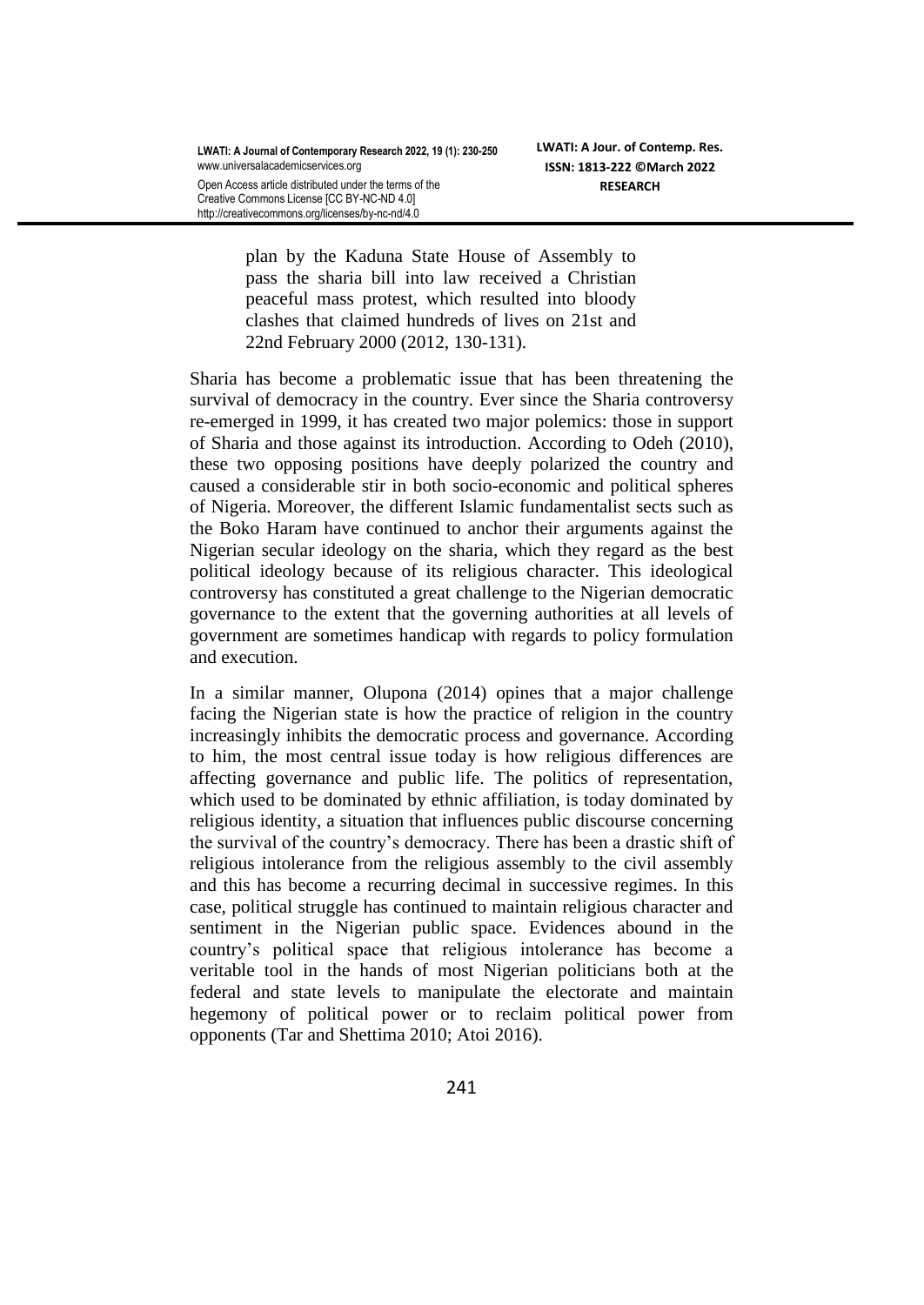**LWATI: A Journal of Contemporary Research 2022, 19 (1): 230-250** www.universalacademicservices.org Open Access article distributed under the terms of the

Creative Commons License [CC BY-NC-ND 4.0] http://creativecommons.org/licenses/by-nc-nd/4.0

Also, religious intolerance has negatively affected the Nigerian value system and national unity. The ideals of social solidarity, social justice, patriotism, nationalism, honesty, truthfulness, good neighbourliness, public peace and social order that are inherent in the Nigerian indigenous value system has given way to social injustice, hatred, egocentricism, sectional consciousness, insecurity and social disorder. It is a factual truth that the effect of this unpleasant development has continually encumbered Nigeria's quest for positive change in nearly every facet of the country"s public life. For any society to experience progressive change, its value system must be developed to align with the ethical orientations of the various groups within its social space, which in turn becomes the basis of man"s social behaviour. The ethical values inherent in the Nigerian triple religious heritage, that is, African Traditional Religion, Islam and Christianity that would have been harmonized to form the basis of Nigeria's principles of social conduct and national conscience has been crucified at the altar of intolerance by religious fanatics and fundamentalists in the country. In this connection, Ubrurhe (2000) was right when he asserts that the tenet of faith and religious ethics of the three main religions in Nigeria are not at variance in the development of ethical values in Nigeria. It could be said that Nigeria is experiencing myriad social vices and moral decadence in contemporary times because religious intolerance have continually hinders all possible avenue for harmonious social relations that would have created ample opportunities for the harmonization and integration of the hallowed values of the country"s triple religious heritage for a better and progressive nation-state. It is pertinent to state here that Nigeria"s yearnings for national unity can only be achieved through the integration of the socio-religious values in the country to align with certain consistent principles, which could form the basis of national value orientation. Such integration of values has the capacity of strengthening the national unity emphasized in the country"s national motto, which is "Unity and Faith." This same national unity was also emphasized in the 1999 constitution of the federal republic of Nigeria thus:

> We the people of the Federal Republic of Nigeria, having firmly and solemnly resolved, to live in unity and harmony as one indivisible and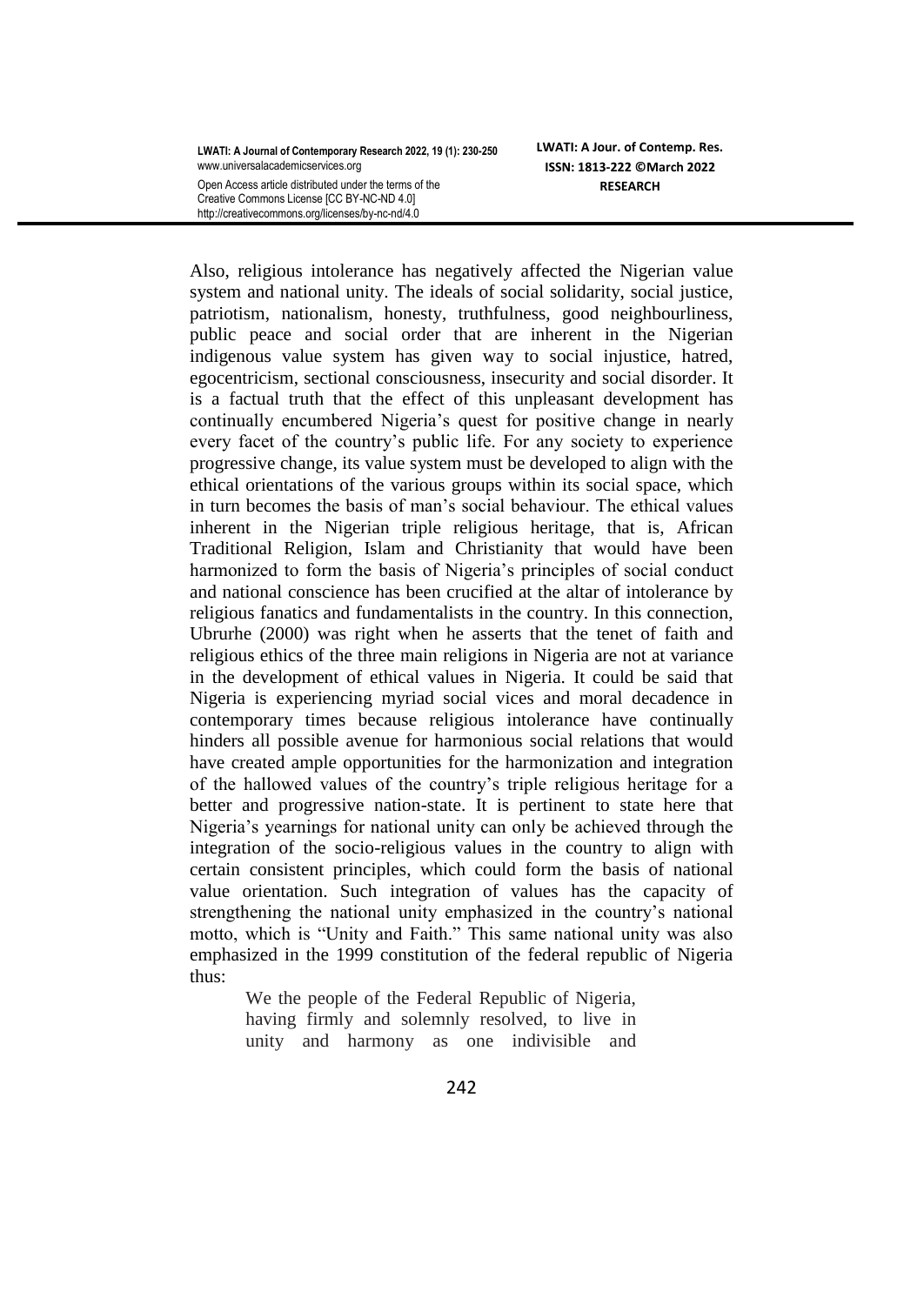Creative Commons License [CC BY-NC-ND 4.0] http://creativecommons.org/licenses/by-nc-nd/4.0

indissoluble sovereign nation under God*,* dedicated to the promotion of inter-African solidarity, world peace, international co-operation and understanding and to provide a Constitution for the purpose of promoting the good government and welfare of all persons in our country, on the principles of freedom, equality and justice, and for the purpose of consolidating the unity of our people, do hereby make, enact and give to ourselves the following Constitution (Constitution of the federal republic of Nigeria, 1999, 15).

The Nigerian state has not been able to achieve the national unity which our founding fathers long foresaw as the key to the country"s progress because most religious adherents in the country are not always able to march the tenets of faith and religious principles with practices. In this regard, Ubrurhe (2000) argues that the latent and manifest functions of religion are in most cases at variance. Nigerians are unable to experience unity and progress in national life because intolerance has blinded so many fanatics to understand that unity in the context of a plurality society implies unity in spite of one's religious affinity, unity in spite of cultural differences, unity in spite of geographical location and unity in spite of political differences which in essence is unity in diversity.

## **Towards a Philosophy of Tolerance for Progressive change in Nigeria**

The philosophy of tolerance is socially and religiously required for harmonious human relationships in any multi-religious and multicultural society. It is a fundamental truth that religiously pluralistic nation states can only experience positive change in national life in an ambience of genuine attitude of tolerance towards people across religious and socio-cultural divides in public sphere. This is so because toleration is an essential socio-philosophical tool that navigates pluralistic polity towards national growth and development. It is imperative to reiterate at this juncture that by all standards, Nigeria is a pluralistic nation state. The presence of the three main religions in the country indicates that Nigeria is a multi-religious and multi-cultural society (Atoi and Ogunrinade 2017). In such a society, there are certain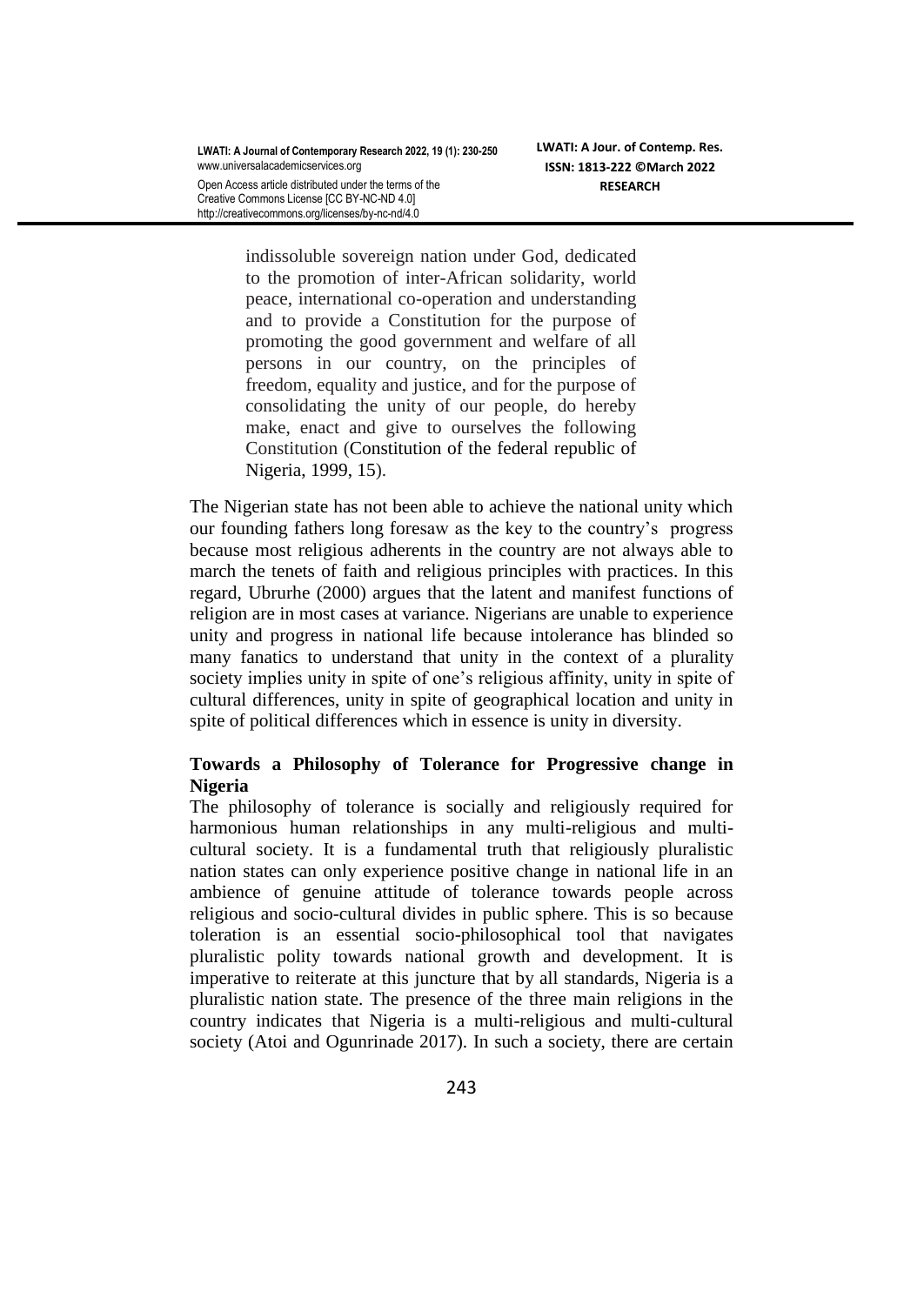features that naturally exist and citizens are expected to understand that such characteristics are meant to be there and should learn to live with it. According to Ubrurhe, a pluralistic state involves:

> -The existence of more than one religion and philosophy, which are conflicting in relation;

> -Some degree of awareness by all the parties involved that a fundamental disagreement between them exists;

> -Some degree of awareness that these incompatibilities have positive values not only to the community but also to each of the religions themselves (2000, 239).

In the light of the foregoing, it could be said that what we are experiencing in Nigeria today is the lack of the philosophy of tolerance, which ought to be the life wire of a pluralistic society. If such philosophy had been given its rightful place in the Nigerian state, adherents of the different religions would have understood and learn to tolerate the fundamental differences that exist between their religion and others. Religious adherents in Nigeria, especially Christians and Muslims must be aware of the existing differences in the conception of the ultimate reality, cultural behaviour and philosophy of life. The realisation that the ultimate reality and the meaning of life can be viewed from different perspectives and that human beings have found many versions of the interpretation of the nature of things and values in life, should naturally sets tolerance and understanding in place of intolerance, impatience, disdain and lack of understanding in religious, sociopolitical and economic relations in Nigeria (Atoi 2016). Religious adherents across all faith traditions must have the willingness to be open to the beliefs of others. In fact, there is no reason why all religious believers should not be open to the beliefs of others in a pluralistic society when it is arguable that no particular belief is substantially more justifiable than others based on the available evidences (Igboin 2016).

Moreover, the differences in religions are man-made for their deliberate recognition and preference given to one prophet or the other and such other factors as worldly motives, ancestral customs and social conventions (Adebayo 2010). It must be reiterated that the various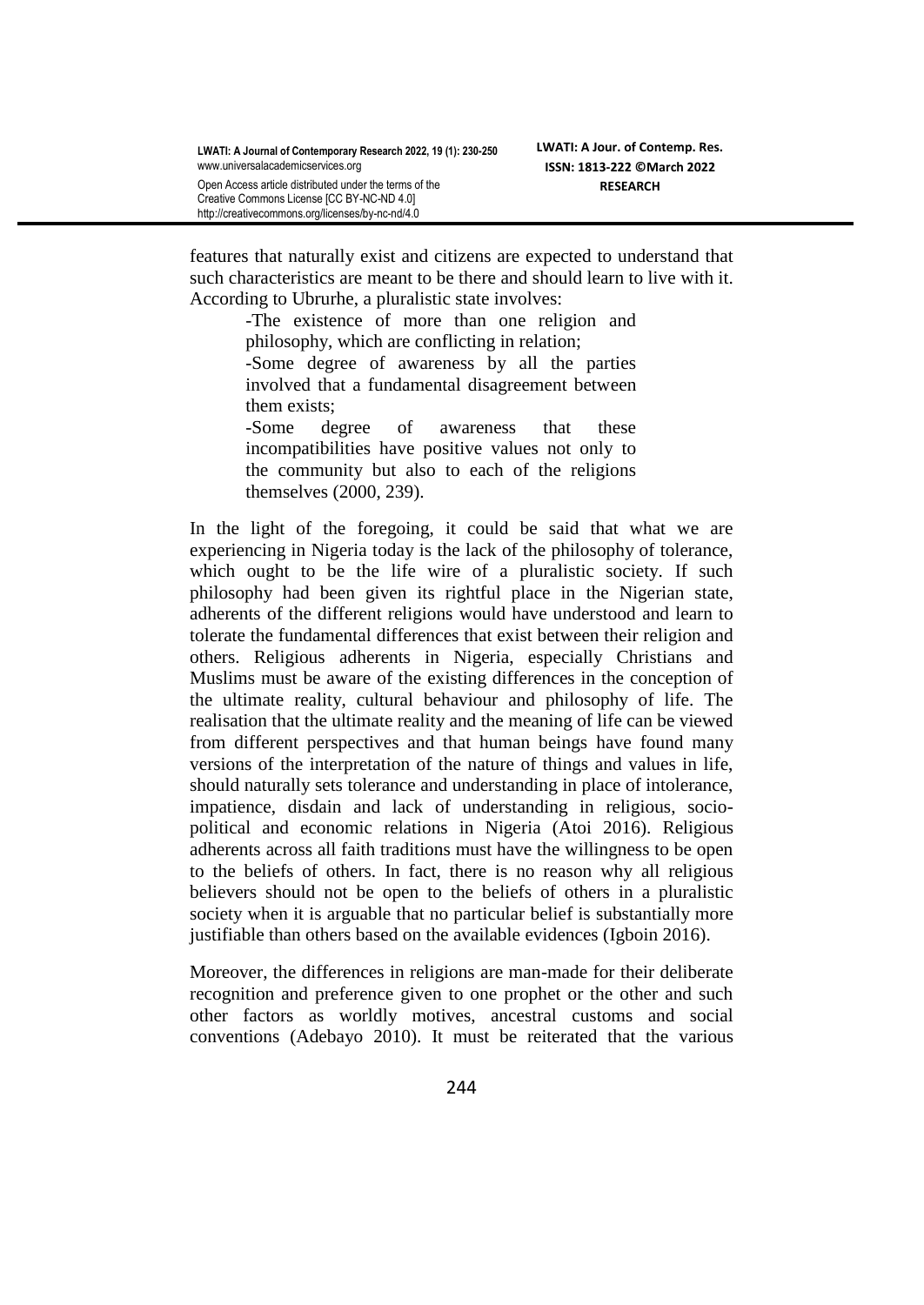interpretations of the nature and character of the divine reality by the different faith tradition we have in Nigeria are based on the cultural orientations and worldviews available to the individual religious traditions. Realizing this basic truth about religious devotion, simple logic requires that religious adherents from all traditions should naturally see the legitimacy of believers from other faiths to practice their chosen religious beliefs without any form of molestation or victimization from anyone. In this light, what religionists should regard as a true worship of God should be the demonstration of practical morality that would lead to the reinforcement of values and consolidation of social norms that could be used to initiate positive change for the much needed socio-political and economic development of the Nigerian state.

It is pertinent to note at this point that the position articulated above is derived completely from a philosophical thought pattern after a critical reflection on the Nigerian situation and not from any religious dogma or doctrine. The purpose of this discourse is not to esteem any religious tradition, neither is it to downplay the doctrine of any religion, rather to chart a new course for the co-operate existence of the Nigerian state. It is imperative to state that the economic, social, political and religious values of the Nigerian society are in dire need of developmental stride that would bring about positive change in the life of Nigerian citizens.

## **Concluding Remarks**

Having established the fact that religious intolerance is serving as a colossal obstacle to Nigeria"s quest for progressive change in sociopolitical and economic development, the authors submit that all Nigerian citizens are mandated to have attitudinal change towards the practice of their faith because of the nature of religious beliefs in the country. There is no gainsaying that the context of the Nigerian religious geography is essentially pluralistic because this is clearly pictured in the country"s tripartite religious heritage. This religious situation demands that the belief systems and doctrines of the different faith traditions are respected and accommodated, and that the adherents of the various groups are given equal rights and opportunities in the Nigerian public sphere. This is so because evidences abound in the doctrinal stand points of the different religions in Nigeria that God is the central object of venerations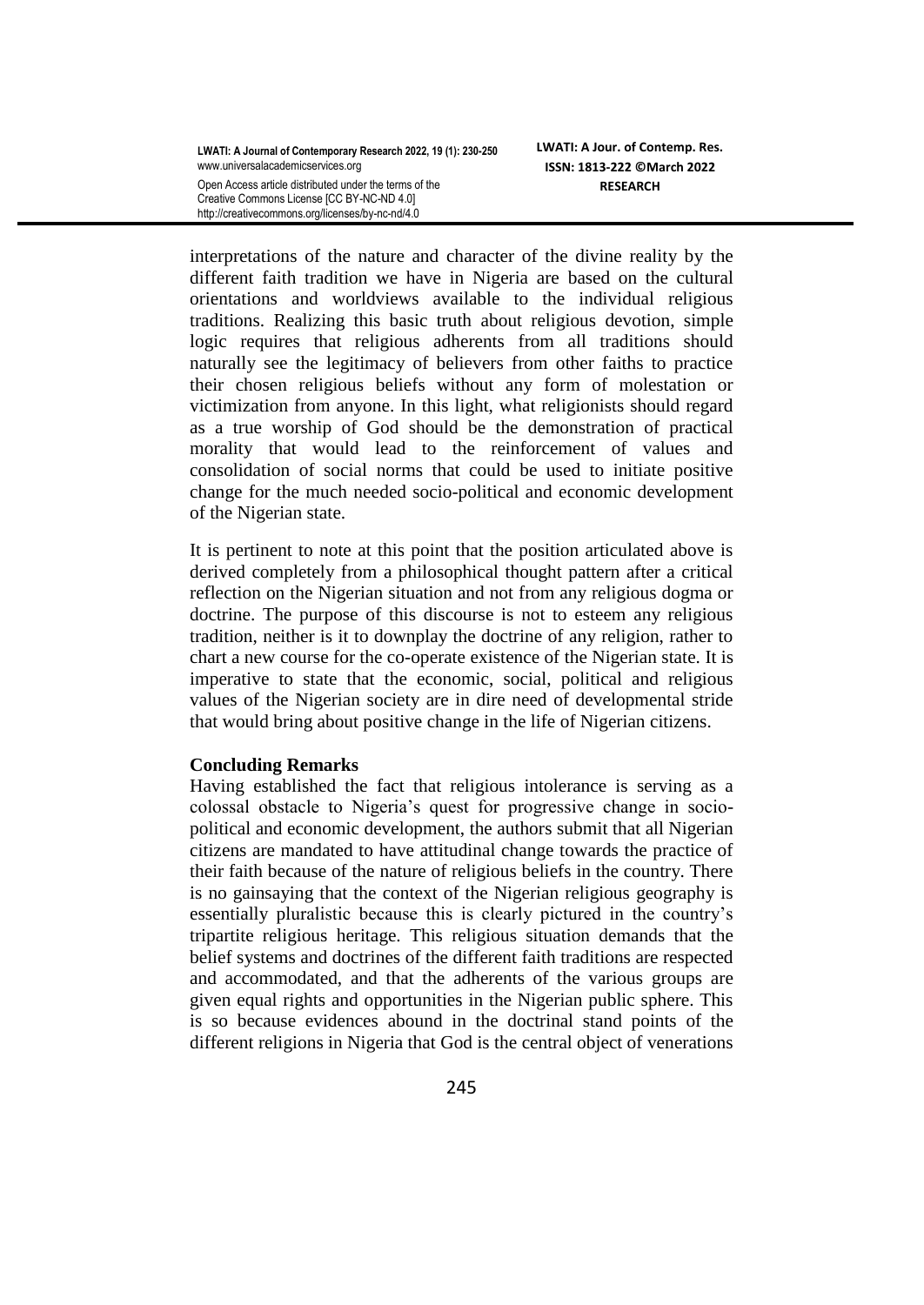in all the religious groups. Considering the religious understanding of the origin of the universe and the human race, which categorically attributes the existence of all things to God, religious adherents across all faith traditions, should naturally see every human being on the surface of the earth as members of one global family that originated from a single source (God). It is only in this light that Nigerians would be able to promote the ideology of the brotherhood of all and the fatherhood of God which is one of the core religious creeds of the three major religions in Nigeria.

From the foregoing, there is an urgent national need for Nigerians to eschew intolerance, accept religious diversity as a basic social reality of the country, and learn to live with it by accepting the fact that it is the absolute constitutional right of fellow citizens to practice any religious faith they so desire. This is because the freedom of religious beliefs and practices as stipulated in the 1999 constitution of the federal republic of Nigeria as amended, grants all citizens the fundamental right to pursue their belief without discrimination and intimidation. Manus (2006) contends that once pluralism is accepted as a basic reality of our world and its attendant historical processes at all levels, it becomes much easier for Nigerians, especially the religious and political leaders, to see the very legitimacy of the other parties to exist and to operate at all levels of life. In this light, Nigerians from all walks of life need to demonstrate genuine attitude of tolerance toward their religious neighbours in order to bring about the much-needed understanding and unity. In contemporary religious studies scholarship, true tolerance is seen as a virtue that can be aligned with other virtues such as humility, respect and courtesy to enhance mutual understanding among the various practitioners of the three main religions in the country (Igboin 2016). This would afford Nigerians the opportunity to harmonise the virtues of love, peace and justice inherent in our tripartite religious heritage and value system for socio-political and economic advancement of the country. Such virtues no doubt, would form the basis of social conduct and national conscience to address the endemic problems of socio-political injustices, insecurity, unemployment, corruption and youth restiveness prevalent in the Nigerian public space (Atoi et al 2020). It must be emphasised here that socio-political and economic development as well as societal wellbeing can only be achieved in an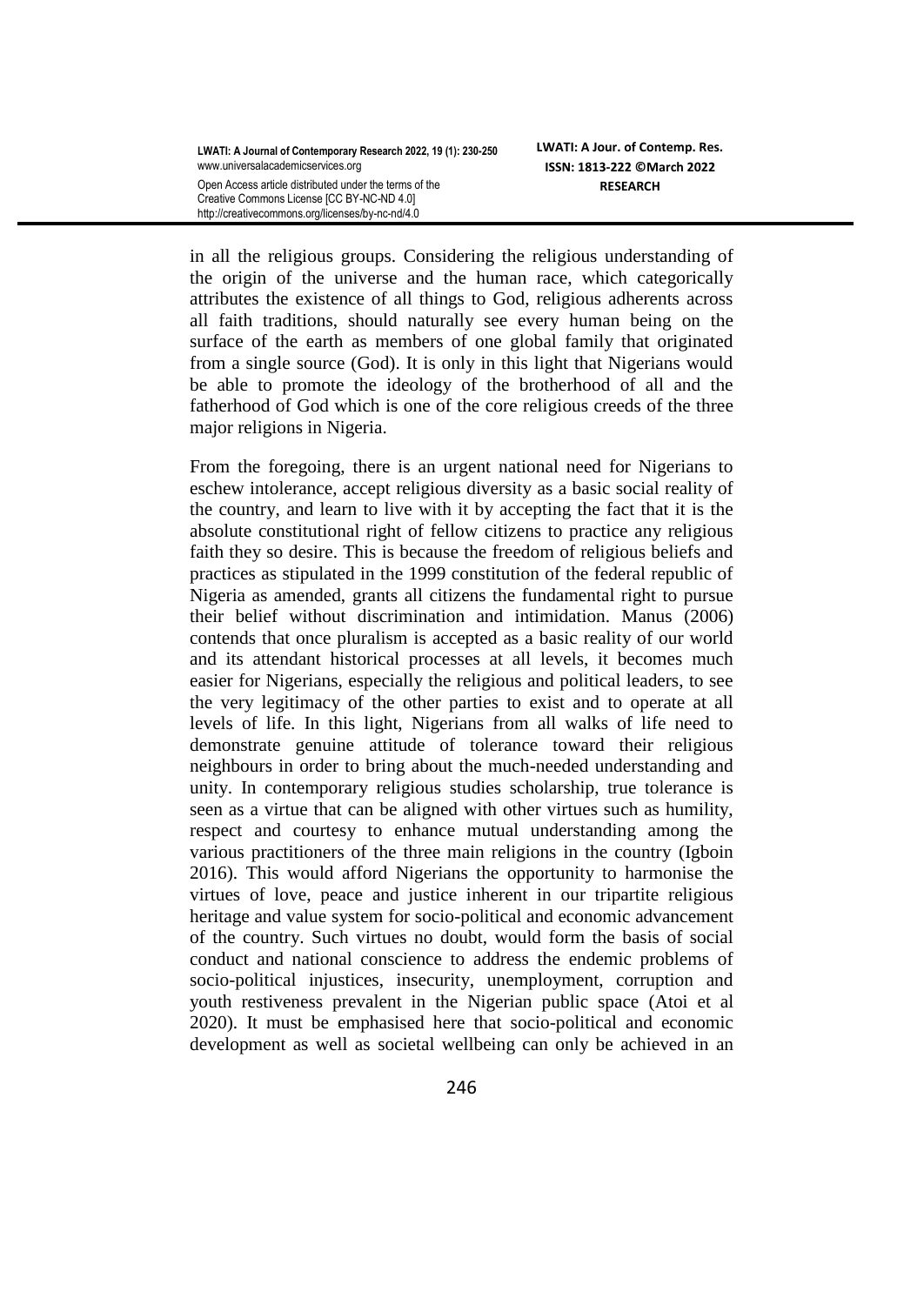atmosphere where there is genuine tolerance and understanding among the inhabitants of multi-religious and multi-cultural society. In the light of the above, all hands must be on deck in the business of promoting tolerance in Nigerian pluralistic polity. Both the state and individual religious practitioners must play their part to ensure that there is genuine religious tolerance in the Nigerian public space. According to Igboin:

> The state has the responsibility of fostering genuine tolerance by being completely religiously neutral, thus providing a level playground for all religions. For the individuals, it is required that they should reciprocate the act of tolerance shown them by others. Mutuality of tolerance does not necessarily imply that one is weak or stupid as some have suggested (2016, 299).

On a final note, as a way of promoting genuine attitude of tolerance, religious leaders must encourage sincere and unpretentious inter-faith dialogue to reevaluate basic social issues and the current state of the Nigerian nation. Igboin (2016) was right when he asserts that genuine dialogue should entail a reassessment of the real life issues that confront the people. In this light, religious leaders should engage in dialogues that will enable them mobilise Christians and Muslims to collaborate with other stakeholders in Nigeria and collectively fight the common enemies of the masses, such as corruption, poverty, ignorance, epidemic diseases, insurgency, unemployment, and others.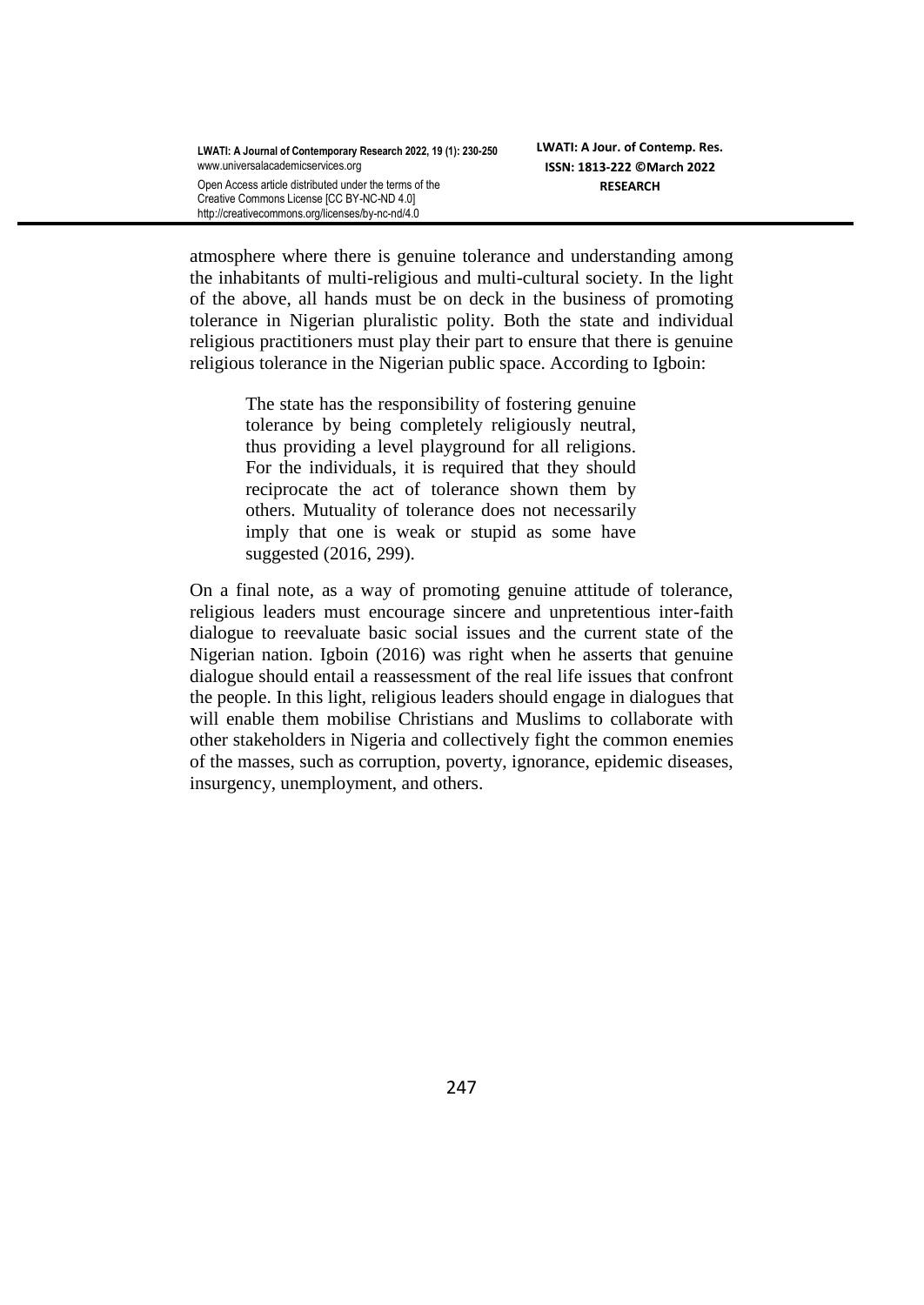**LWATI: A Jour. of Contemp. Res. ISSN: 1813-222 ©March 2022 RESEARCH**

Open Access article distributed under the terms of the Creative Commons License [CC BY-NC-ND 4.0] http://creativecommons.org/licenses/by-nc-nd/4.0

#### **References**

- Adebayo, R. I. (2010). "Strategizing Peace through Islamic Ethical Values." I. O. Albert and I. O. Oloyede. Eds. *Dynamics of Peace Processes.* Ibadan: John Archers (Publishers) Ltd. 24-37.
- Adesoji, A. (2010). "The Boko Haram Uprising and Islamic Revivalism in Nigeria." *African Spectrum* 45.2:95-108.
- Alkali, M. N. et al (2012). *Overview of Islamic Actors in Northeastern Nigeria.* University of Oxford, Nigeria Research Network Working Paper No. 2.
- Atoi E. N. et al. (2019). "Religious and Ethno-regional Identity in the Context of Human Right Protection in Nigeria" *KIU Journal of Social Sciences* 5.1:129-138
- Atoi E. N. et al. (2020). "Religious Moral Values and the Menace of Corruption in Nigeria" *KIU Journal of Humanities* 5.1:115-122
- Atoi, E. N. (2013). "Religious Fundamentalism and Fanaticism: The Boko Haram Islamic Sect and the Insecurity Issue in Nigeria." *A Panoply of Readings in Social Sciences: Lessons for and from Nigeria.* D. Imhonopi and U.M. Urim. Eds. Ota: Department of Sociology, College of Development Studies, Covenant University, 65-84.
- Atoi, E. N. (2016). *Effects of Truth-claims in Christianity and Islam on Democratic Governance in Nigeria.* PhD. Thesis. Dept. of Religious Studies. University of Ibadan.
- Atoi, E. N. **(**2018). "The Epistemology of Truth-claims in the Global Multi-Religious Ambiance." *Studies in Interreligious Dialogue*  28.1:129-147.
- Atoi, E. N. (2019). "Religious Extremism and Socio-political Development Issues in Nigeria." *Journal of World Development Studies* 5.1:46-66.
- Atoi, E.N. and Ogunrinade, A.O. (2017). "The Philosophy of Religious Pluralism and the Security Question in Nigeria." *Voyages: Journal of Religious Studies,* 3.1:19-33.
- Falola, T. (2008). *The Power of African Culture.* Rochester: University of Rochester Press.
- Falola, T. (1998). *Violence in Nigeria: The Crisis of Religious Politics and Secular Ideologies*. New York: University of Rochester.
- Federal Republic of Nigeria. (1999). *The 1999 Constitution of the Federal Republic of Nigeria*. Abuja: Government Printers.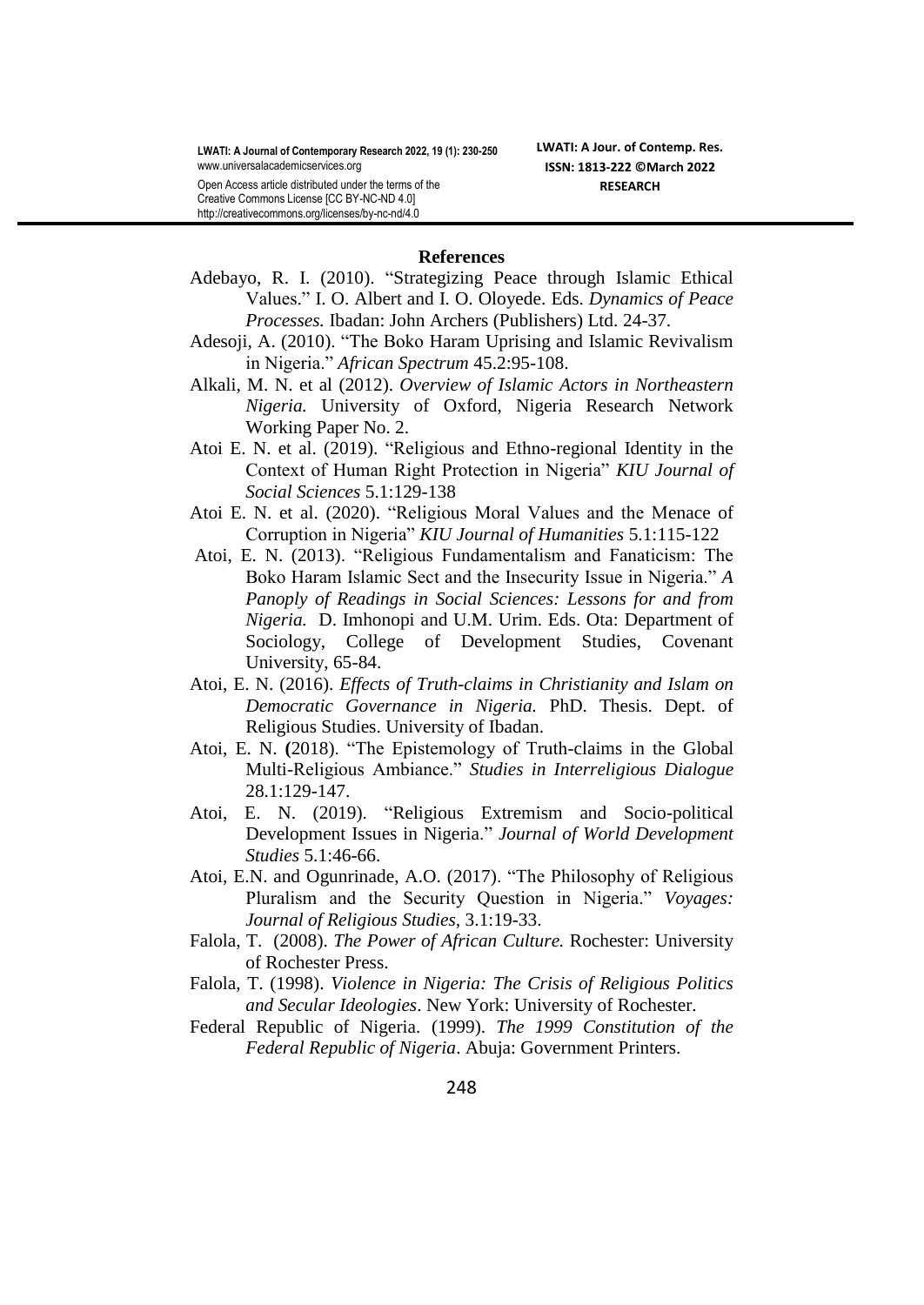Angeles, CA. May, 18-19, 2007.

Creative Commons License [CC BY-NC-ND 4.0]

- http://creativecommons.org/licenses/by-nc-nd/4.0 Gellar, S. (2007). "Varieties of Religious Doctrines and Institutions in Africa and their Impact on Democratization Processes." A Paper presented at the International Conference on Religious Ideas and Institutions and Transitions to Democracy in Africa. Los
	- Gofwen, R. I. (2004). *Religious Conflicts in Northern Nigeria and Nation Building: The Throes of Two Decades 1980- 2000.* Kaduna: Human Right Monitor.
	- Idowu*,* E. B. (1973). *African Traditional Religion: A Definition.* London: S.C.M.
	- Igboin O. B. (2016). "Theory and Praxis of Religious Tolerance." *Ogirisi: a new journal of African studies* 12:293-318.
	- Kirk, J. A. (2004). "The Confusion of Epistemology in the West and Christian Mission." *Tyndale Bulletin* 55.1:131-156.
	- Kukah, M. H. (1993). *Religion, Politics and Power in Northern Nigeria.* Ibadan: Spectrum Books
	- Lenshie, N. E. and Inalegwu, S. A. (2014). "Clash of Religious Civilisations in Nigeria: Understanding Dynamics of Religious Violence*." Research on Humanities and Social Sciences*  4.17:47-60.
	- Mamdani, M. (2002). "Good Muslim, Bad Muslim: A Political Perspective on Culture and Terrorism." *American Anthropologist* 104.3:766-775.
	- Manus, U. C. (2006). "Religion and politics in a multi-ethnic society, Nigeria: Reflection of a Christian theologian." *Orita; Ibadan Journal of Religious Studies* XXXVIII: 1/2.1-26.
	- Meister, C. (2009). *Introducing Philosophy of Religion*. New York: Routledge.
	- Neill, S. (1984). "Crises of Belief in London. *Christian Faith and Other Faiths."* H. Stoughton. Ed. London: Oxford University Press, 57-68.
	- Netland, H. (1987). "Exclusivism, Tolerance, and Truth." *Missiology: An International Review* 15.2:77-95.
	- Nmah, P. (2012). "Religious Fanaticism, a Threat to National Security: The Case of Boko Haram Sect." *Unizik Journal of Arts and Humanities* 13.1:106-131.